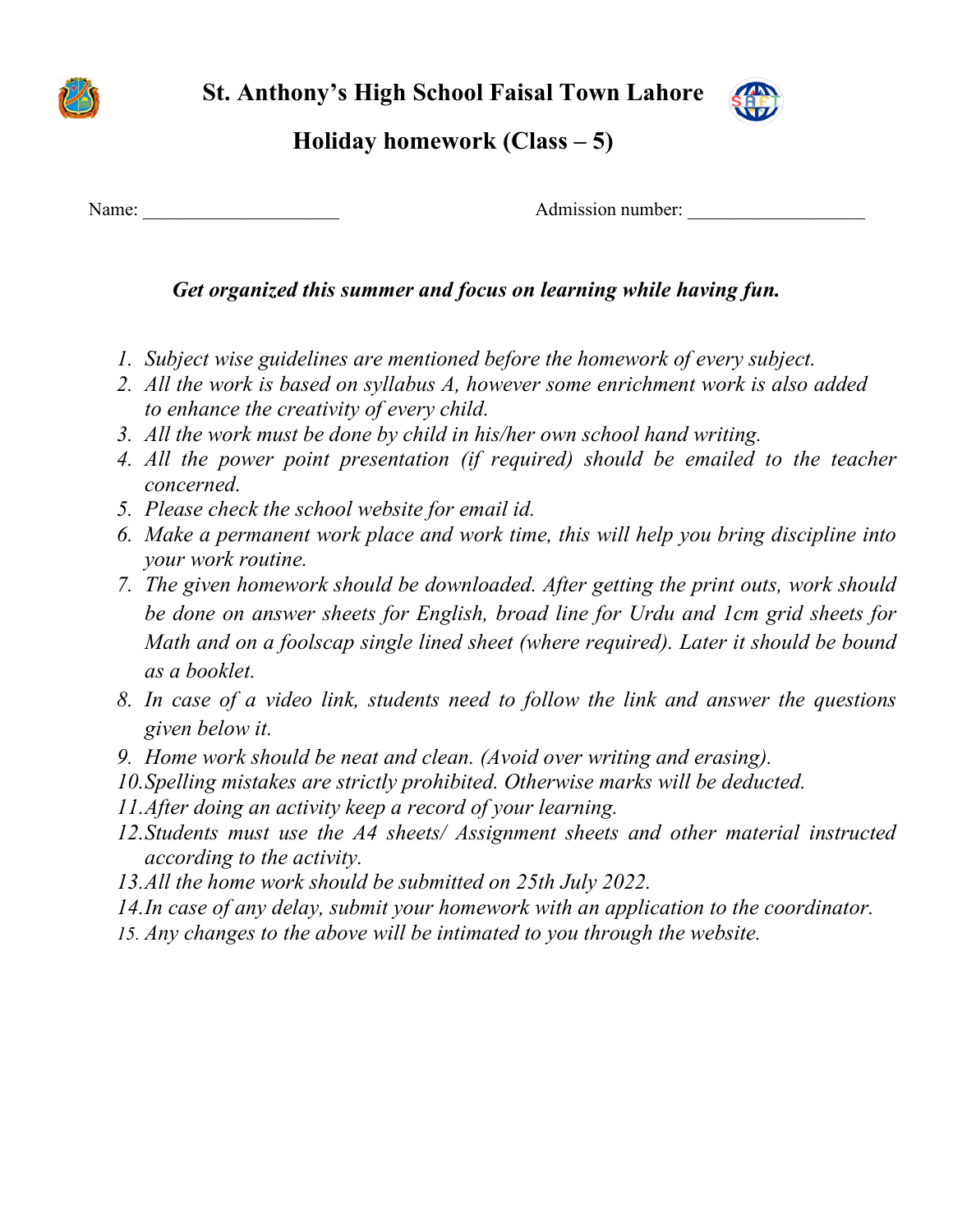#### **English:**

#### **A) Vocabulary**

Select 30 words from a newspaper, cut them and paste them on a small vocabulary booklet. Under each word write its meanings. Select any 15 words and form sentences.

#### **B) Read for pleasure**

Radiant Reading 5

- 1. The Bruins at Home
- 2. The Real Dick Turpin
- 3. Drake and the Spaniards
- 4. The Story of Paper

Read any two of the above stories and summarize them.

#### **C) Journal Writing**

Write any 2 interesting things that have happened to you during the week.

#### **D) Comprehension**

1) Llamas are animals often found in petting zoos and farms. These animals seem to like their personal space. A llama that feels threatened or annoyed will spit slimy gobs at you to get you to leave it alone. Sometimes llamas even spit on each other to steal food! This trick usually works, because llama spit includes food from the llama's stomach, and it can be quite smelly. When a llama spits on another animal, the animal usually loses its appetite and walks away, leaving its food behind.

The archer fish is a very skilled spitter. This fish is like a submarine with a loaded weapon. It takes aim and spits jets of water at insects and other small creatures to knock them into the water. Then it gulps them down quickly. To create such a forceful stream of water, an archer fish closes its gills, and uses its tongue to form a tube in its mouth. Then the fish sticks its snout out of the water and aims. Aim! Launch! Lunch!

Spitting cobras are also known for their expert aim. These snakes spray poisonous venom from their fangs to protect themselves. Scientists believe that these snakes actually aim for the eyes! When the cobra's venom gets into the eyes of an animal, the venom causes terrible pain, and even blindness. This gives the snake plenty of time to get away.

Spitting is considered to be rude behavior in people. But for some animals, spitting can be a smart way to get lunch –or a clever way to avoid becoming lunch!

- a) State two reasons a llama might choose to spit
- b) How does a spitting cobra use its spit to protect itself?
- c) What is the author's purpose for writing this passage?
- d) Suggest a suitable title for the passage
- e) Write meanings of any 5 difficult words you find in the paragraphs given above and use them in your sentences.

 2) The garden in my backyard hummed with the songs of summer twilight. Crickets hiding under lush green foliage chirped around me. Bumblebees buzzed along thick honeysuckle vines bordering the back of the garden. Maple tree leaves rustled in the soft evening breeze. The setting sun cast shadows on the patches of red clay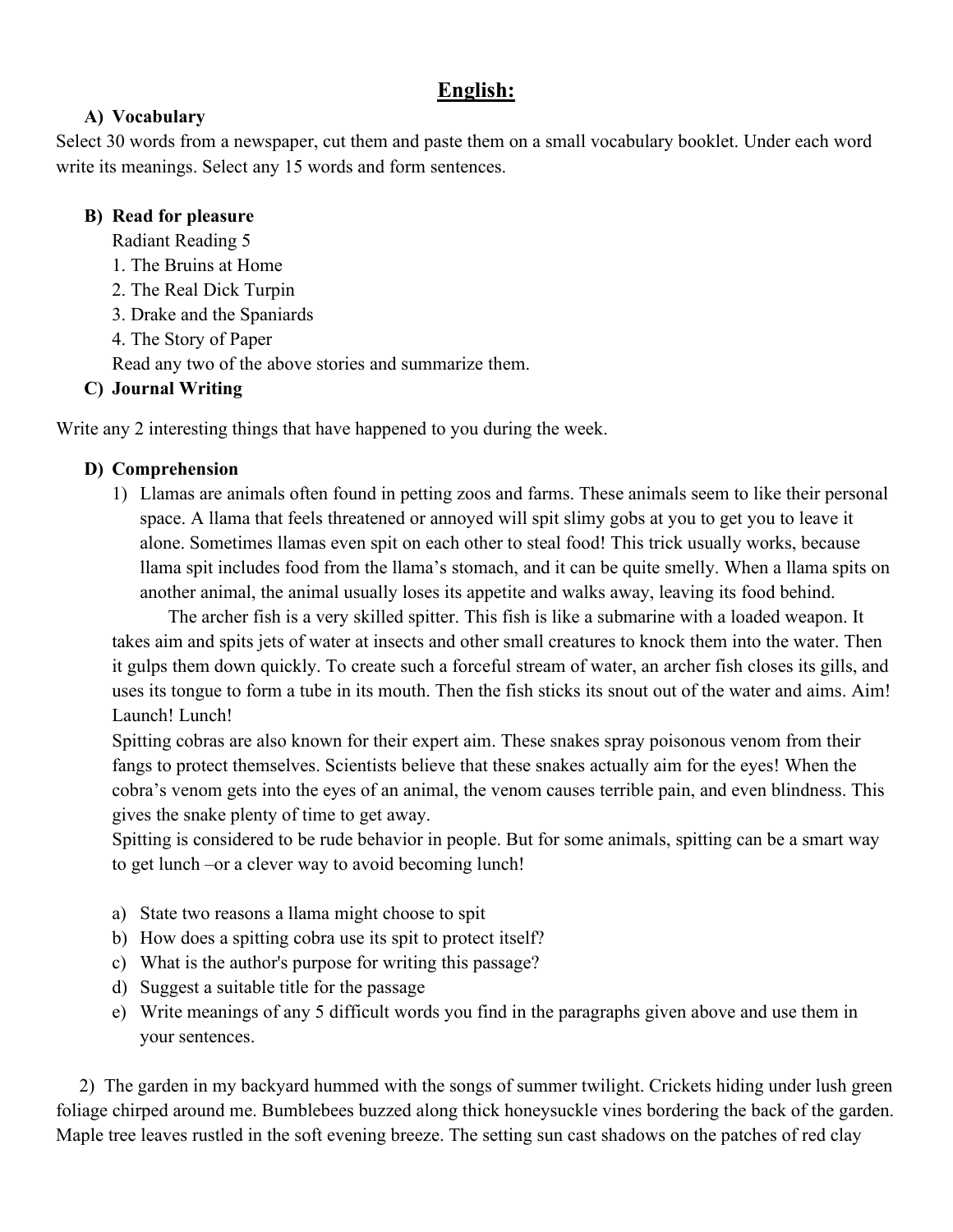between the rows of green plants. There were plants of all sizes: tall, short, thick, thin and climbing. Some plants had flowers. Others bowed with plump red tomatoes, long green beans, shiny chili peppers, or round purple eggplants. On the far left, a watermelon patch sprawled out. Leaves glistened from a recent watering. In the front right corner, clumps of spiky grass poked from the ground. I pulled one clump and unearthed a small orange carrot. Brushing the damp dirt off, I tossed it into my basket. Squelch, squelch. My shoes left imprints in the red clay as I moved farther back into the garden. Swatting a mosquito away, my arm brushed against the wet leaves of a tomato plant taller than my knees. I bent down to pluck a slippery ripe cherry tomato and bit into it. Sweet tangy juice oozed out and warmed my tongue. Plunk. Two handfuls of tomatoes joined the lonely carrot in my basket.

Light green Indian squashes the size of baseball bats hung from the vine. They were too heavy for me to carry so I left them there. Yesterday, I had secretly planted a peach pit hoping a tree full of juicy peaches would grow. Walking next to the honeysuckle vines, I continued to the left. Delicate white buds dotted glossy dark green leaves against a wooden fence. The sweet smell of honeysuckle was intoxicating but I didn't get too close; I didn't want a bee sting. In front of me, most of the chili peppers were still green but a few had aged to carnation red. I reached for a red pepper the size of my index finger. My hand tingled from its spicy heat. I quickly dropped it in my basket. A red ladybug sat on a dewy green bean leaf. I snapped a handful of smooth green beans from the fragile plant. Water droplets sprayed my arm. The ladybug fluttered away. It was time for me to leave too. I ran out of the garden and back to my house where mom would cook our garden dinner.

- a) Give a brief description of the garden.
- b) What did the boy do when he reached the front right corner of the garden?
- c) Why did the boy not go near the honeysuckle?
- d) Write meanings of any 5 difficult words you find in the paragraphs given above and use them in your sentences.
- e) Tabulate 10 nouns, verbs, adjectives and prepositions each from the paragraphs given above.

#### **Family Game Night**

Plan a family indoor game, over the weekend. Play any board game with your parents and write your experience.

#### **Mathematics:**

| <b>City</b> | <b>Population</b> |
|-------------|-------------------|
| Karachi     | 14 910 352        |
| Lahore      | 11 126 285        |
| Quetta      | 203 846<br>3      |
| Peshawar    | 2 098 321         |

• Study the table and answer the following question:

Q.1: Which city has the lowest number of people?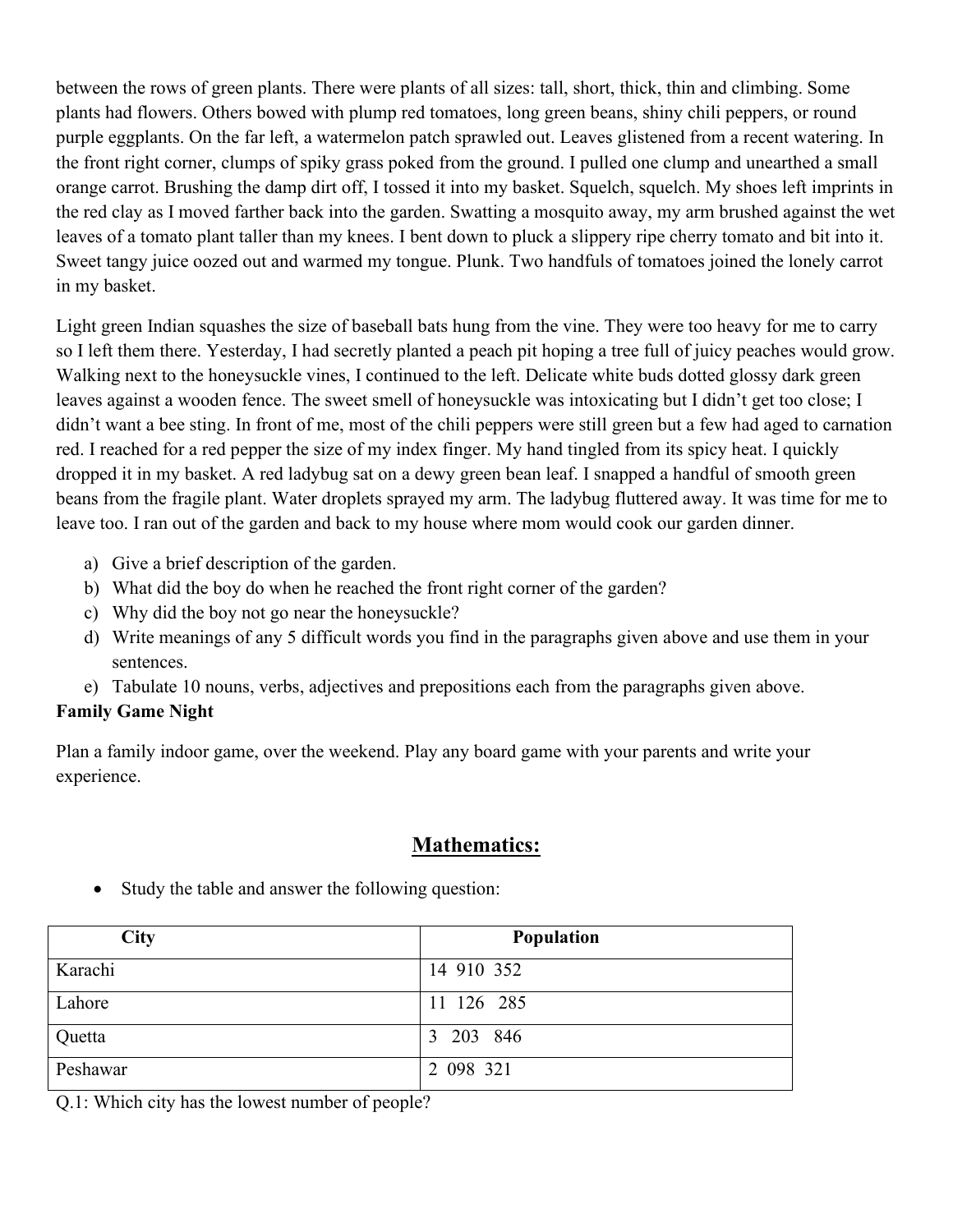Q.2: Find the population difference between Karachi and Lahore?

Q.3: Write down the population of Karachi and Lahore in words.

Q.4: Add the amount of your electricity bills of the month June and July.

Q.5: Visit to a departmental store with your parents and check your invoice and write down the price of all items descending order.

Q.6: Write tables from 2 to 15 and learn them.

Q.7: Using division method find the HCF.

a. 39, 93,54 b. 35,42,77

Q.8: Find the LCM of the following.

a.84,27, 35 b.12,26,28

Q.9: Make different types of angles with the help of ice-cream sticks and paste in scrap book**.**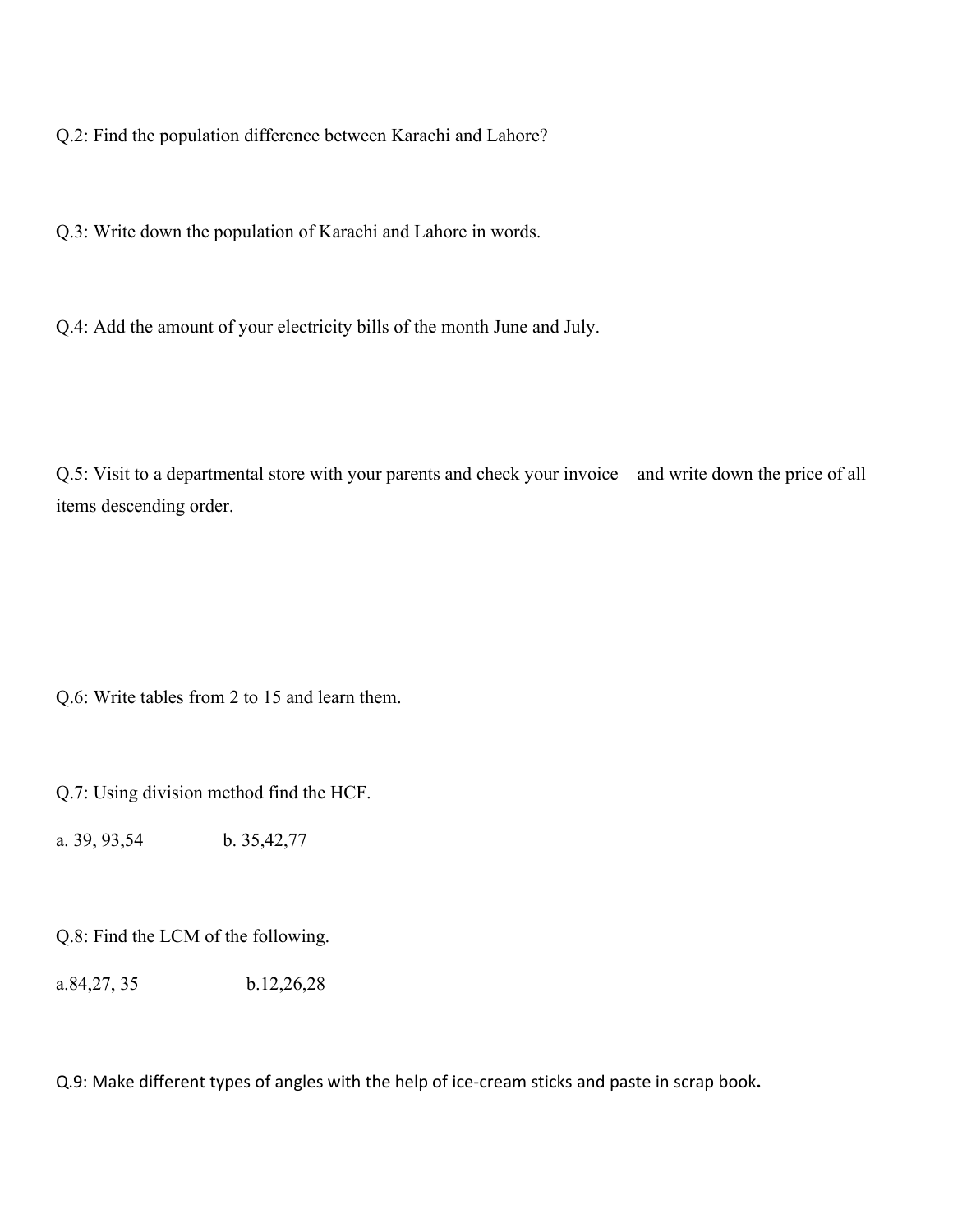#### **Science:**

#### **Activity 1:** Experiment of removal of eggshell by chemical process.

#### **Material**

- 1). Egg (raw)
- 2). Vinegar
- 3). Bowl

#### **Instructions**

- Take an egg in a bowl and pour vinegar on it so that the egg is immersed into it.
- Leave it for 24 hours.
- Carefully take out the egg from the bowl then wash it gently and observe the egg.
- Note down your observation on paper and also take two pictures of the experiment (one with hard shell and one of transparent egg) and paste it on paper and submit it with your holiday homework.

#### **Activity 2: Plantation.**

#### **Instructions**

- Plant a tree or plant any environmental friendly plant in a pot.
- Water the plant daily.
- Capture a picture after plantation and keep it in your scrap book.

#### **Activity 3. Observe different types of bins in malls.**

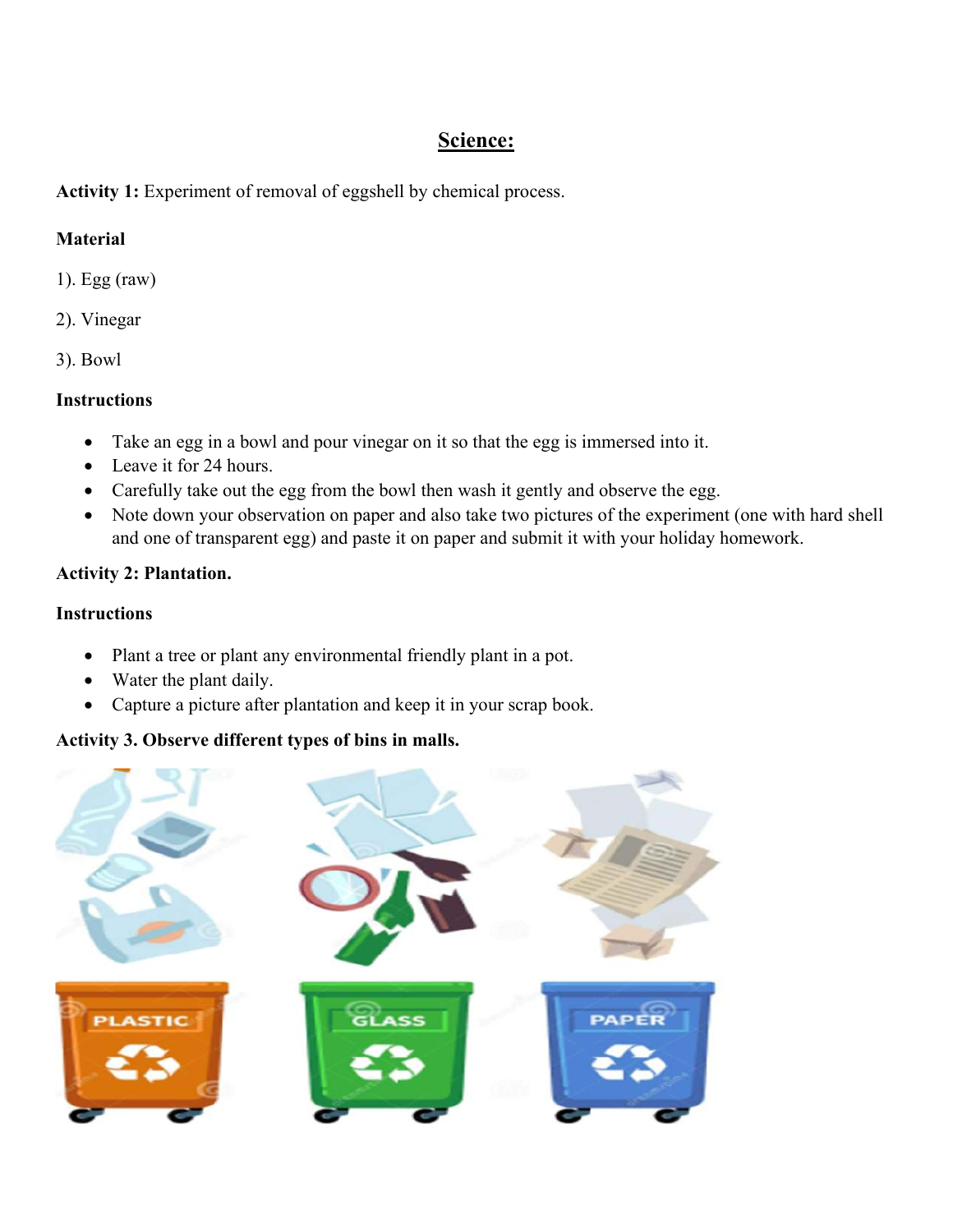Q1. Why should we have different bins for different types of wastes?

Q2. Which types of materials are biodegradable?

Activity 4: Please watch the video carefully and answer the questions.

https://www.youtube.com/watch?v=oF33XJHRNq4

Q1. What causes animals to become endangered?

Q2. Why are Marco Polo sheep endangered in Pakistan?

Q3. How can we save our endangered animals?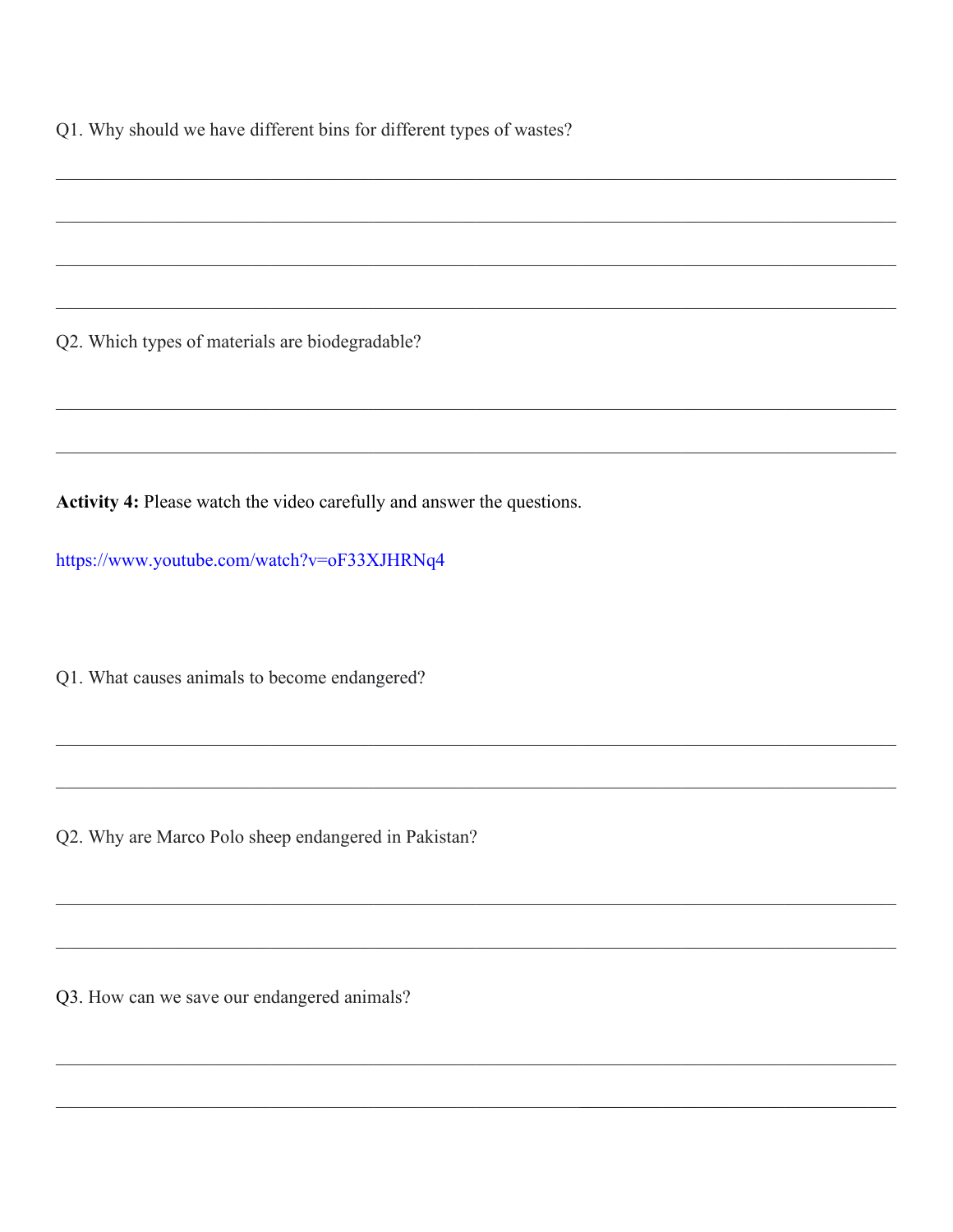#### **Computer:**

#### **Instructions:**

- 1. Watch the given links twice for better understanding.
- 2. When emailing back, please mention the name of the student, admission number and class with section properly.

**Activity 1:** Make a slideshow on Global warming and its effects in Pakistan (any four) and send it on the given email ID.45 min

**tariqiftikhar154@gmail.com**

#### **Parent's role:**

1. Parents may guide children to send email after completing the given task. **tariqiftikhar154@gmail.com**

#### **Activity 2: Watch this video link and find out the answers of given questions. Later learn these questions. 45 min**

https://www.youtube.com/watch?v=WQGcgcdDTP0

https://www.youtube.com/watch?v=fjQ0AomS6Lg

- 1. What do early 'calculating devices' mean?
- 2. Name five early calculating devices.
- 3. What were the uses of early calculating devices?
- 4. Who is known as father of computer?

#### **Parent's role:**

1. Kindly show this link to students and after that student has to find out answers for above mentioned questions.

#### **Arts:**

#### **Instructions:**

#### **Parent's Role:**

• Kindly purchase scrap book or make a booklet with any colored chart paper or colored A4 paper for pasting all art activities.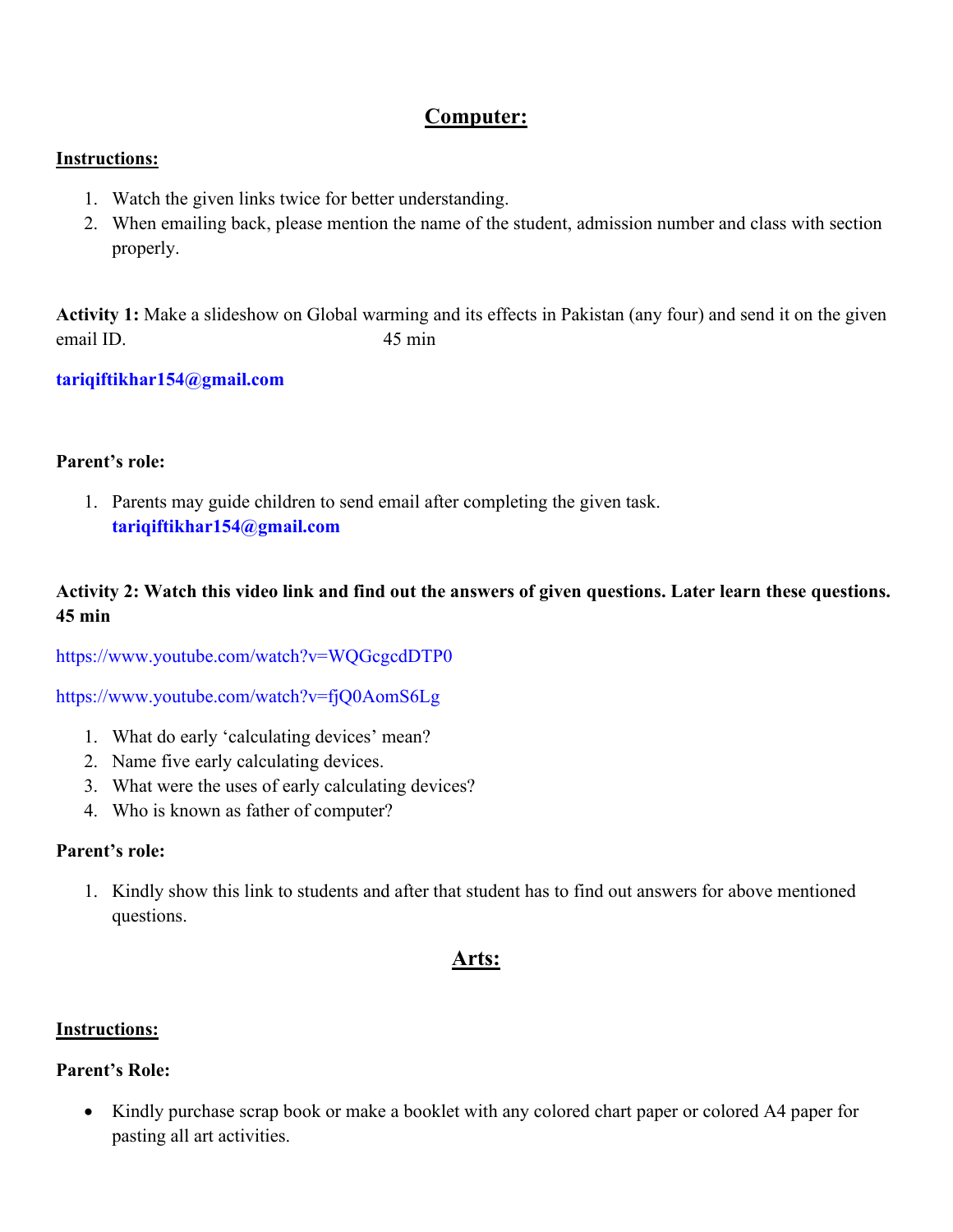• Kindly guide your child during art activity as supervision required.

#### **Topic: Ice-cream Stick Craft**

#### **Q1**. Do an activity with ice-cream sticks? **(Parental guidance needed)**

#### **Instructions:**

- Watch the video and paint a design with ice-cream sticks using brush and poster colors. After that glue the sticks. Then paste it in the scrap book or in a booklet.
- Video Link: URL: https://www.youtube.com/watch?v=OWtWv-855SY

#### **Material to be purchased:**

- Six ice-cream sticks
- Poster colors (red, yellow, orange, blue, purple, green)
- Blue A4 sized paper
- Liquid UHU
- Scissors
- Match box
- Wool ball (red, black & white)
- Four small pearls

#### **Topic: Collage Work**

#### **Q2.** Do a collage activity. **(Parental guidance needed)**

#### **Instructions:**

- Watch the video and do collage scenery with different colored papers. Then paste it in the scrap book or in a booklet.
- Video Link: URL: https://www.youtube.com/watch?v=Ifko46YtnEo

#### **Material required:**

- A4 sized paper (white, dark blue, light blue, dark green, light green, light brown, dark brown, yellow & mustard)
- Glue stick/liquid UHU
- Scissors
- Paper tape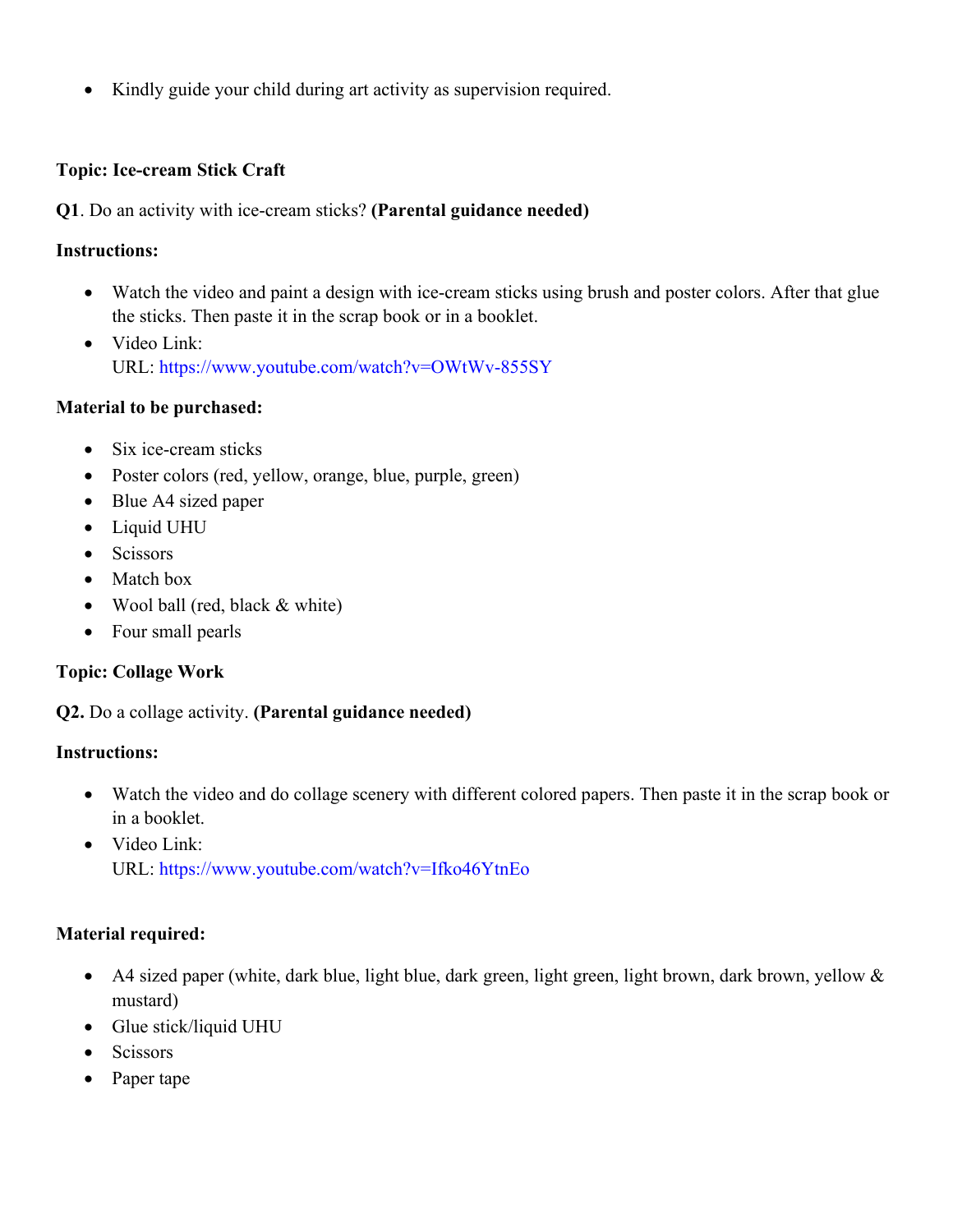# خر دری ہدایات: گغطیلاتِ موسم گرماکاکام اُردُوکے صفحات پر کریں۔ ہر صفحہ پر حاشیہ ضر وراگا ہےَ۔ ككھائى خوشخط لكھيں۔ والدين كاكر دار: اخبار میں سے کوئی بھی خمر پڑھنے /میڈیاسے کوئی بھی خبر سُننے میں ٹچوں کی رہنمائی کریں۔ 3 3 كہانياں پڑھنے ميں م*د* دكريں۔ ککھائی بہتر کرنے کی مشق کرنے میں رہنمائی کریں۔ طلباكاكردار: .<br>اُردُوك كام كوپڑھنے، سُننے اور لکھنے پر بھر لُور توجہ دیں۔ 3 j جُملہ سازی مُحود کرنے کی کوشش کریں۔ ىر گرمى نمبر:1 رُ ئسی بھی اُر دُواخبار کو پڑھ کریاخبریں سُ کر کم از کم 50 الفاظ کی الالتاظ سے پندرہ الفاظ کے معنی تلاش کر کے کھیںیے اور اپنے جُملوں میں استعال کریں۔<br>سی بھی اُر دُواخبار کو پڑھ کریاخبریں سُ کر کم از کم 50 الفاظ کمیں ان الفاظ ىر گرى نمبر:2

۔اپنی پسند کی کم از کم دو کہانیوں کی کتابیں پڑھیس اور ہر ایک کے لیے دی کئی شکل میں کتاب کا جائزہ / تبصرہ لکھیں۔

صفحہ پر بیہ چارٹ بناکر کام کیجیے۔

ÅÅÅÅÅÅÅÅÅÅÅÅÅÅÅ ÅÅÅÅÅÅÅÅÅÅÅÅÅÅÅÅÅÅÅÅÅÅÅÅÅÅÅÅÅÅÅÅÅÅÅÅÅÅÅÅÅÅÅÅÅÅÅÅÅÅÅÅÅÅÅÅÅÅÅÅÅÅÅÅÅÅÅÅÅ ÅÅÅÅÄop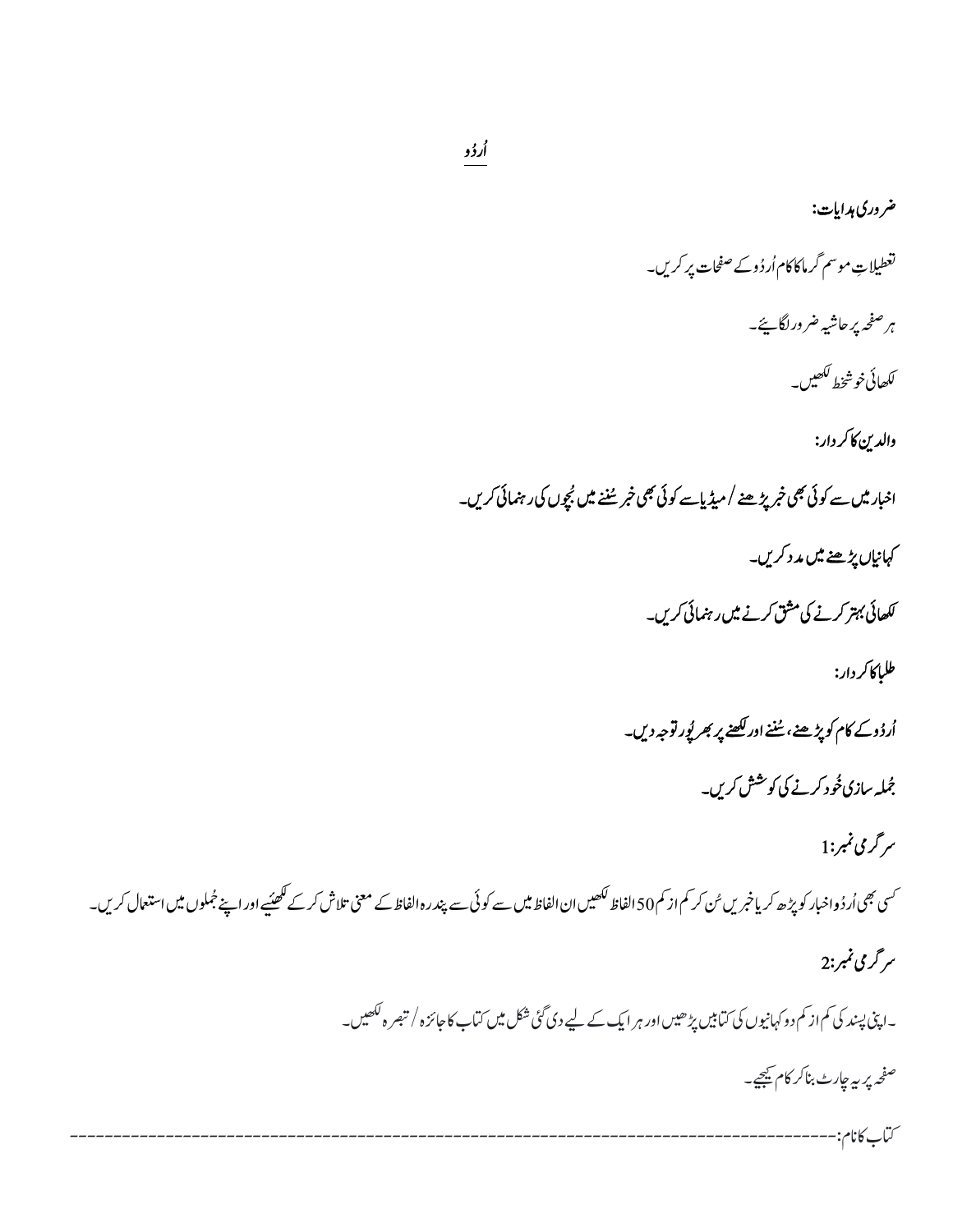| ناشر /پىبلىيشركانام:--            |  |
|-----------------------------------|--|
|                                   |  |
| كتنز كر داريتھى؟----------------- |  |
| کر داراچھاہےاور کیوں؟--------     |  |
| اور کيوں؟----------------         |  |

جرثل رائيتگ:

ہفتے میں ایک بار کوئی بھی دود کچیپ چیزیں / کام جو ہفتے کے دوران ہوئے اپنے الفاظ میں لکھیے۔ ز ند گې کې مهارت: گھر کی صاف سُنتھرائی میں اپنی بڑوں کی مد دیکھیے اور اپنی چیزیں استعمال کے بعد واپس انھیں اپنی جگہ پر رکھنے کی مشق کیچیے۔ تفہیمی عبارت(1) دی ہوئی عبارت درست تلفظ سے پڑھ کر متعلقہ سوالات کے جوابات تحریر کریں۔ شالامار باغ لاہور کے باغوں میں خاص تاریخی اہمیت کاحامل ہے۔اسے مُغل بادشاہ جہاں نے بنوایاتھا۔اس باغ کی نغمیر 1639ءمیں شر وع ہو ئی تھی اور اسے 1641ءمیں مکمل کیاگیا۔باغ مستطیل شکل میں ہے۔اس باغ کے تین <u>حصے</u> ہیں:"فرح بخش"یعنی خوشی پہچانے وال<sub>اس</sub>یہ سب سے اُوپر والاحصہ ہے۔در میانے حصے کو"فیض بخش" کہتے ہیں ۔لینی فائدہ پہنچانے والے اور سب سے پنیچے والے حصے کو" حیات بخش" کہتے ہیں۔لینی زندگی بخشنے والا۔لیورے ہائی۔ان سے این کے محت راسے ہیں۔ان فواروں کا پانی سنگ مر مرسے ہے ہوئے حوضوں میں گرتاہے۔ یہ فوارے گرمیوں میں باغ کو ٹھنڈ ارکھنے کے لئے لگائے گئے تھے۔اس باغ میں سنگ مر مرسے بنی ہوئی پانچ خُوب صُورت بارہ دریاں بھی ہیں۔برسات کے موسم میں باد شاہ شاہ جہاں یہاں بیٹھ کر بارش کا نظارہ کر تا تھا۔ تفهيمي سوالات: (الف)شالامار باغ كهان واقع ہے؟ (ب) شالامار باغ <sup>کس</sup> باد شاہ نے تعمیر کروایاتھا؟ (ج) شالامار باغ کی تغمیر کب شر وع کی گئی اور کب مکمل ہو ئی؟ ( د ) شالامار باغ کے کتنے حصے ہیں اور ان کے نام لکھیں۔ (ہ) شالامار باغ میں موجود فواروں کی تعداد کتنی ہے اور وہ *کس مقصد کے لئے لگائے گئے* تھے ؟

معاشرتي علوم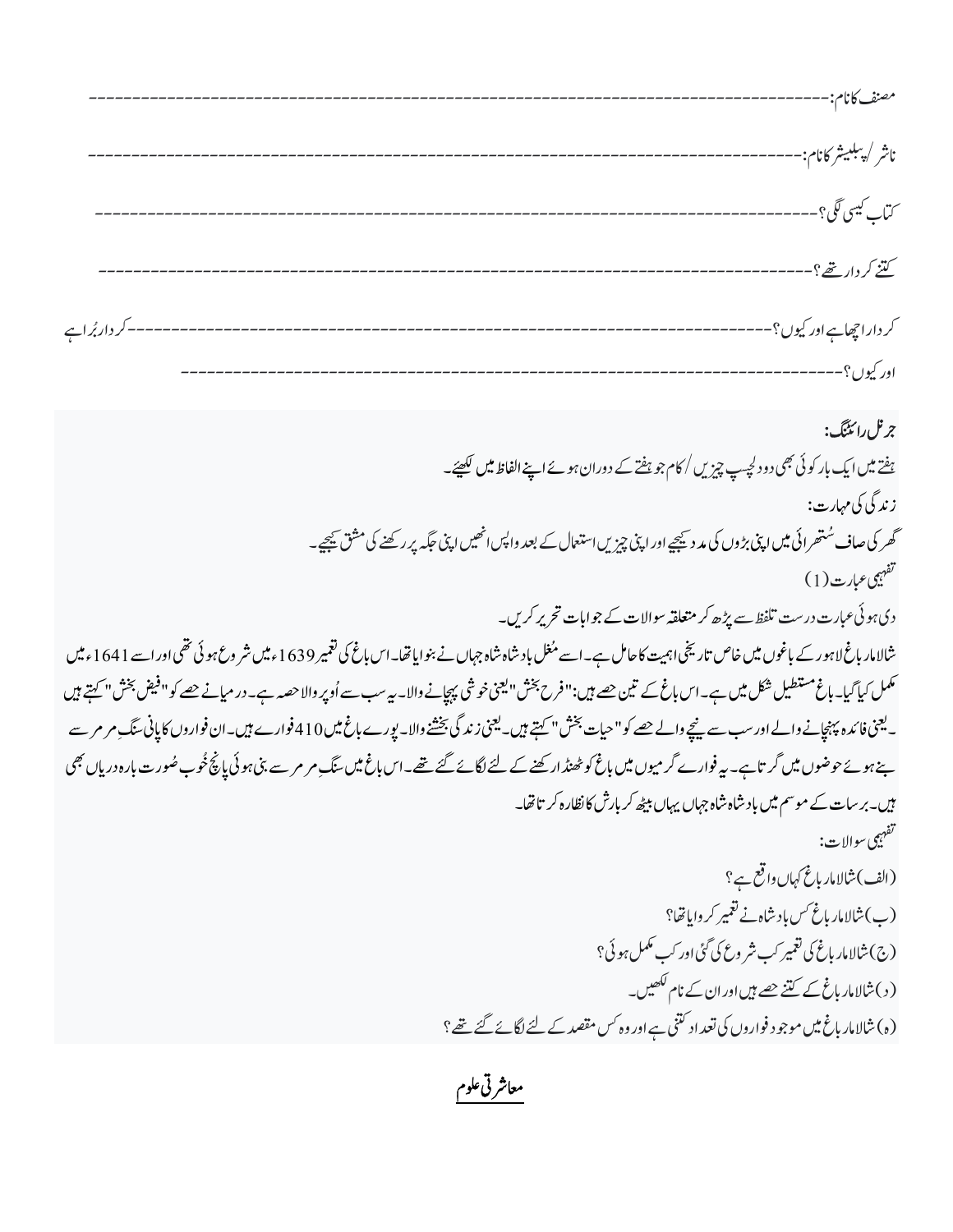## ىر گرى1

اپٹی گر میوں کی چھٹیوں کے دوران ہونے والی سر گر میوں کے بارے میں ایک تبابچہ تخلیق کریں اور اسے اپنے سبق اور زند گی کی صلاحیت کے تعلق سے جوڑیں۔

ہدایات: کیابچہ ان نکات پر لکھ سکتے ہیں،

گھرمیں امی کی مد د کرنا۔

اپنے ارد گر دے ماحول اور گھر کوصاف رکھنا.

گھر میں اور گھر سے باہر کھیلنے والی کھیلوں کے نام

گھر میں ہونے بہن بھائیوں کے ساتھ تنازع اور اس کاحل

خاندان کے ساتھ سیر و تفریح

چیٹیوں میں پڑھائی کاشیڈول

چیٹیوں میں کون سی تعلیی کمزوری کو دور کیااور نیاکیا <u>س</u>کھا؟ وغیر ہ

سر گرمیوں کو کیابچہ کی صورت میں لکھیں۔

A4paperاستعال کرکے آپ کتابچہ بناسکتے ہیں۔

۔<br>سابحہ آٹھ صفحات پر مبنی ہو ناچاہیے۔

ایک صفحہ پر تحریراور دوسرے پر تصویر ہونی چاہیے۔

سر گرمی 2۔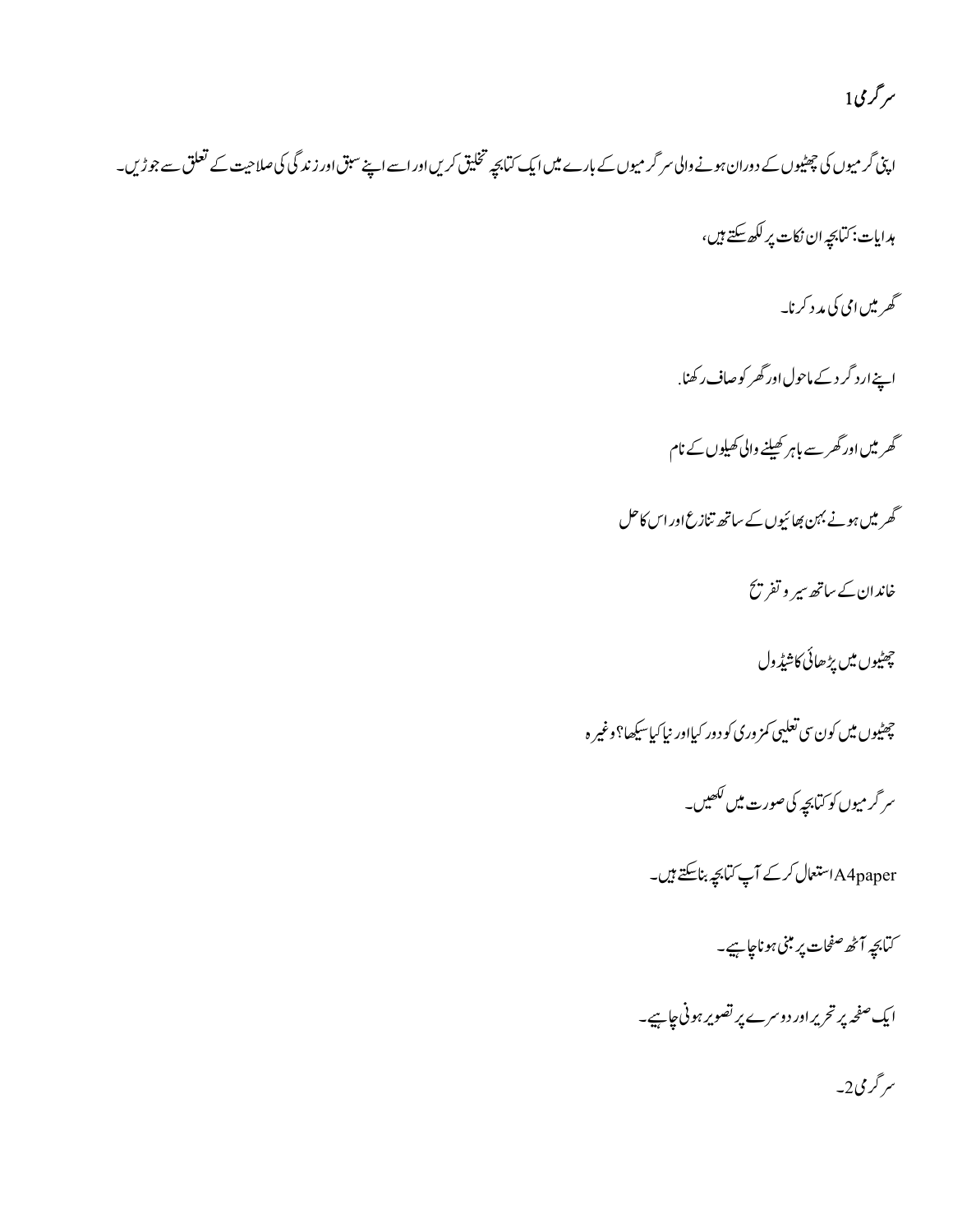# آپ اپنے دوست کواپنے ہاں دعوت دیناچاہتے ہیں آپ نے اسے گوگل لو کیشن بھیجی،لیکن آپ کے دوست کے پاس سارٹ موبائل نہیں ہے۔ آپ گوگل لو کیشن نقشہ تیار کریں اور اسے بھیج دیں۔ ہدایات:اس نقشے پر آپ کے گھر آتے ہوئے کی اور قریب کی حَکہبیں بھی د کھائیں جیسے اہم سڑک، یارک،شاپنگ مال،مسجد وغیر ہ۔ نقشے کاعنوان تحریر کریں۔ نقشہ A 4paper پر بناکر جمع کراناہے۔ نقشے میں چاروں سمتیں اور علامتیں بھی بنائیں۔ 3 سر گر می ویڈیو د دیکھ کر سوالوں کے جواب دیں۔ Video link: https://www.youtube.com/watch?v=vwpr7ZpYjQ8

س1۔ قدیم یونانی دور کتنے حصوں پر مشتمل ہے؟

س2۔ پہلی اولمپکس کون سے سن میں شر وع ہو ئی اور کس نے شر وع کی؟

س3۔ اوکمپین دیو تاسے کہاجا تاتھا؟

س4 يونان كىdemocracy كاكيامطلب قفا؟

س5 سيار ڻااور ايتھنز ميں کيافرق تھا؟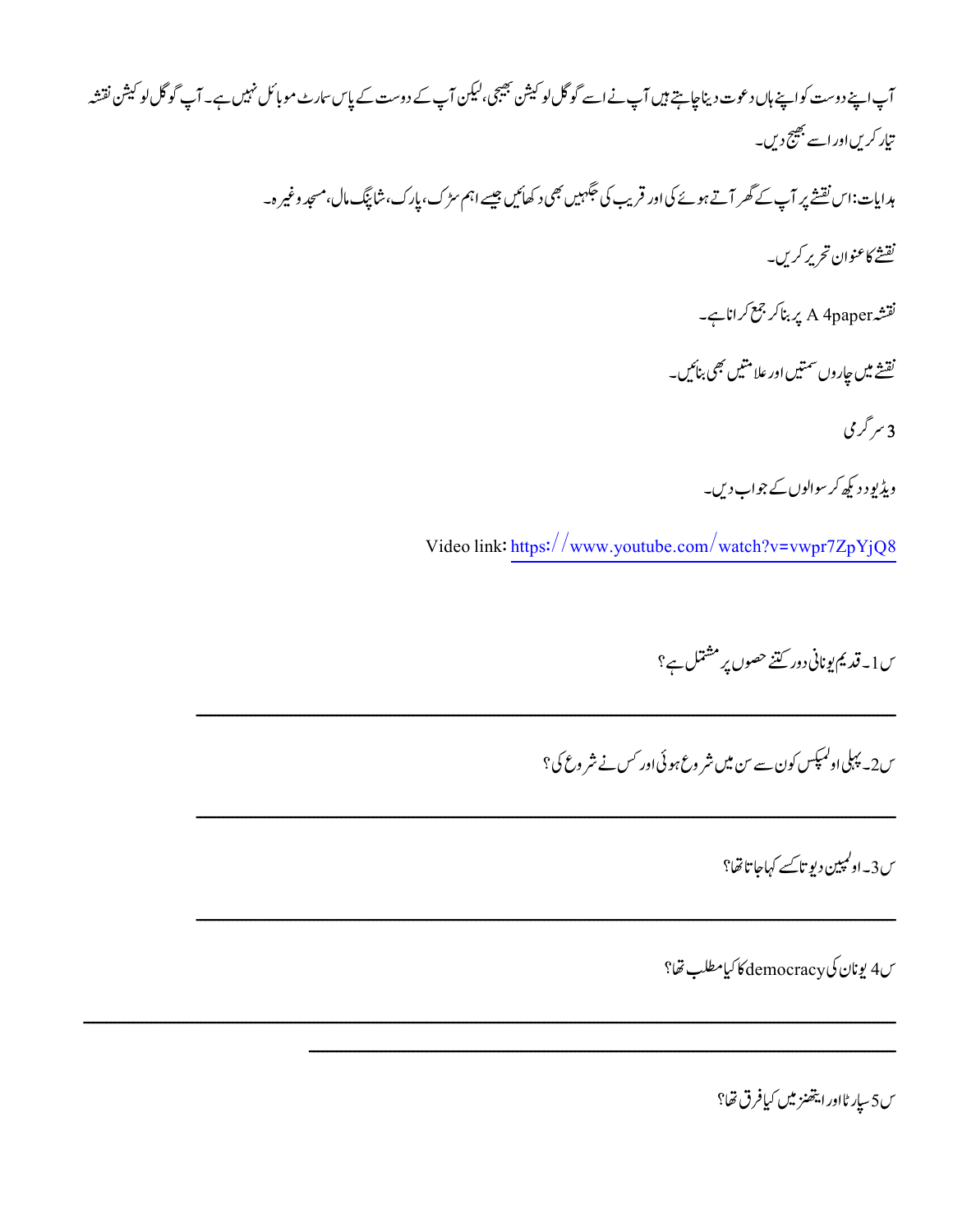سر گرمی4:اپنی ذاتی زندگی میں آپ کوکن تنازعات کاسامنا پڑتاہے؟ایک فہرست بنائیں ان مسائل میں سے کسی ایک مسئلے کے بارے میں لکھیں کہ آپ اسے کیسے حل کر سکتے ہیں؟

اسلاميات كارتعطيلات برائج جماعت پنجم

سوال 1 ـ طلبه وضو کرنے کاطریقہ شکھیں اور پانچ وقت نماز کاایک جاٹ بنائیں؟ سوال2۔ پہلا کلمہ تر جمہ کے ساتھ سکول کی کاپی میں خوش نماکر کے لکھیں؟ سوال 3۔ پانچواں پارہ کے 4رکوع کی پڑھائی کریں؟ سوال4۔ سورۃ الفاتحہ ترجمے کے ساتھ یاد کریں؟ سوال5۔ علم میں اضافے کی دعاد ہر ائی کریں؟ سوال6۔سورة الفيل ياد کريں؟